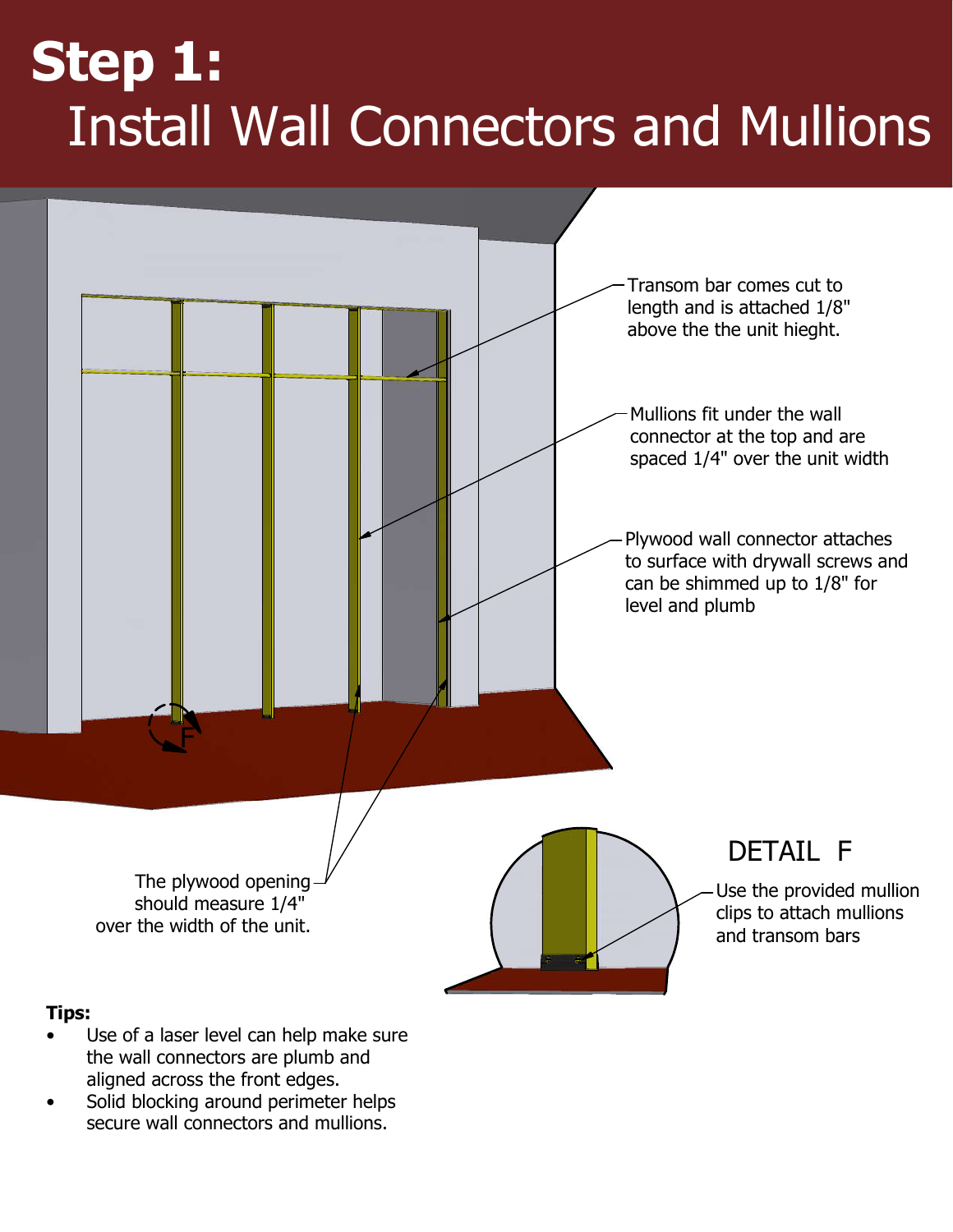## **Step 2:** Insert doors & sidelites and fasten